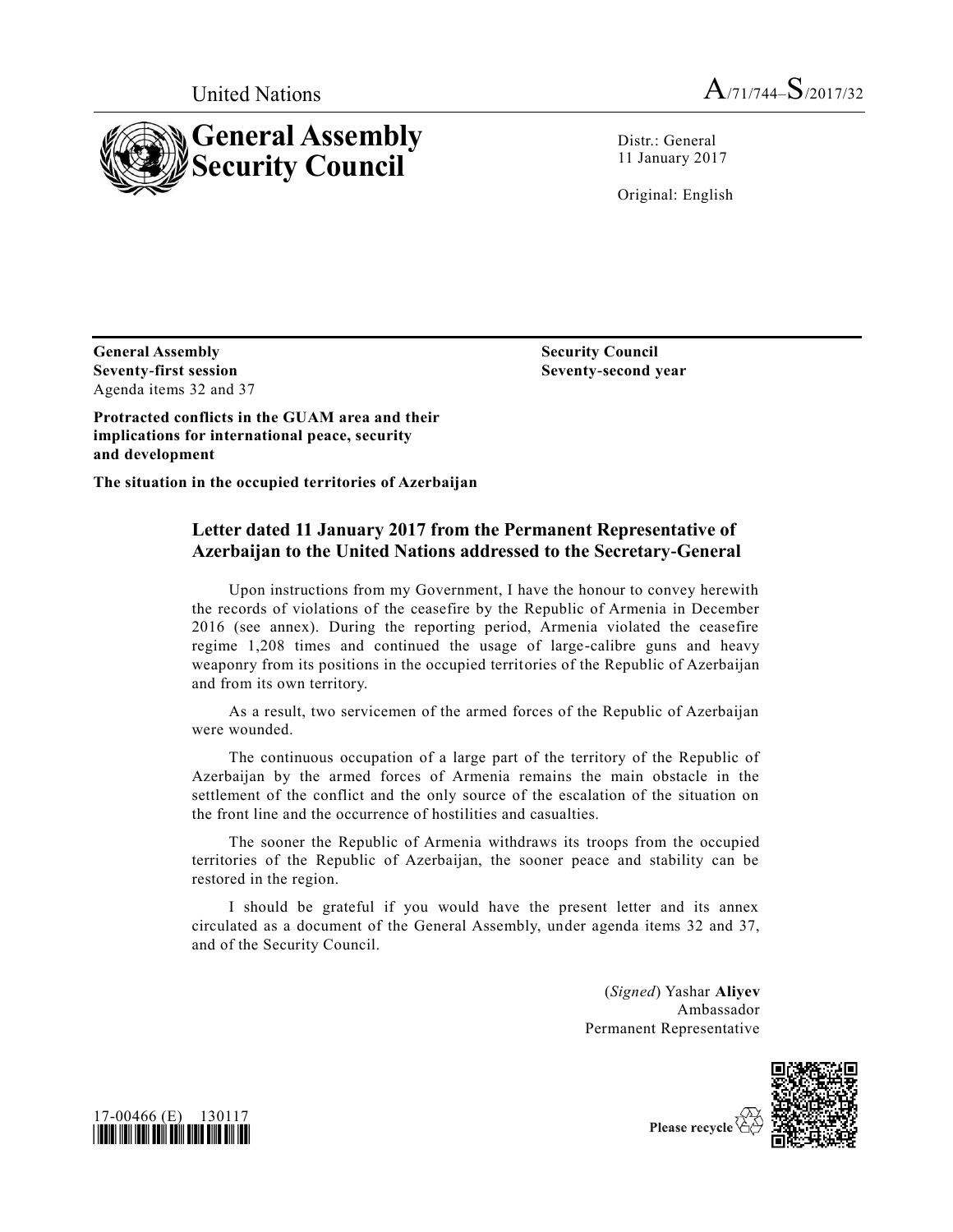## **Annex to the letter dated 11 January 2017 from the Permanent Representative of Azerbaijan to the United Nations addressed to the Secretary-General**

| Dates         | Direction (locality)                        | Weapons used           | Number of<br>ceasefire<br>violations | Casualties and<br>damages |
|---------------|---------------------------------------------|------------------------|--------------------------------------|---------------------------|
| 1-31 December | Agham district, Azerbaijan                  |                        |                                      |                           |
|               | Ahmadaghali village                         | $\mathbf{A}\mathbf{K}$ | 3                                    |                           |
|               | Bash Garvand village                        | AK/AKM                 | 7                                    |                           |
|               | Chiragly village                            | AK                     | 3                                    |                           |
|               | Javahyrly village                           | AK/AKM                 | 24                                   |                           |
|               | Kengerli village                            | AK                     | 2                                    |                           |
|               | Merzili village                             | AK/AKM                 | 8                                    |                           |
|               | Saryjaly village                            | <b>AK/AKM/SVD</b>      | 19                                   |                           |
|               | Shuraabad village                           | AK/AKM/DShK/PKM        | 26                                   |                           |
|               | Shykhlar village                            | AKM/AK/PKM             | 18                                   |                           |
|               | Shyrvanly village                           | AK/AKM                 | 3                                    |                           |
|               | Yusifjanly village                          | AK/AKM                 | 22                                   |                           |
|               | Agstafa district, Azerbaijan                |                        |                                      |                           |
|               | Kohna Gyshlag village                       | AKM/PKM                | 5                                    |                           |
|               | Fizuli district, Azerbaijan                 |                        |                                      |                           |
|               | Ashaghy Abdurrahmanly village               | AK                     | 40                                   |                           |
|               | Ashaghy Seyidahmadly village                | AK                     | 6                                    |                           |
|               | Ashaghy Seyidahmadly and Alikhanly villages | AK                     | 16                                   |                           |
|               | Ashaghy Veysalli village                    | AKM/AK                 | $\overline{7}$                       |                           |
|               | Garakhanbeyli village                       | AK                     | 21                                   |                           |
|               | Garakhanbeyli and Alkhanly villages         | AK                     | 5                                    |                           |
|               | Garvand village                             | AK                     | 1                                    |                           |
|               | Horadiz village                             | AK/AKM                 | 48                                   |                           |
|               | Kurdlar and Ashagy Abdurrahmanly villages   | AK/AKM                 | 21                                   |                           |
|               | Korgan and Ashaghy Abdurrahmanly villages   | AK                     | 6                                    |                           |
|               | Korgan and Shukurbayli villages             | AK/AKM                 | 6                                    |                           |

## **Violations of the ceasefire by the armed forces of the Republic of Armenia for December 2016**\*

\* Settlements of the Republic of Azerbaijan included in this information are under occupation by the Republic of Armenia or situated close to the fire point areas.

*Abbreviations*: AGS, automatic grenade launcher, mounted; AK, Kalashnikov assault rifle; AKM, modernized Kalashnikov assault rifle; DShK, heavy machine gun; MT, mine thrower; OSV-96, semi-automatic sniper rifle; PK, Kalashnikov machine gun; PKM, modernized Kalashnikov machine gun; RPG-7V, hand-held anti-tank grenade launcher; SVD, sniper rifle; 60mm MT, mortar; 82mm MT, mortar.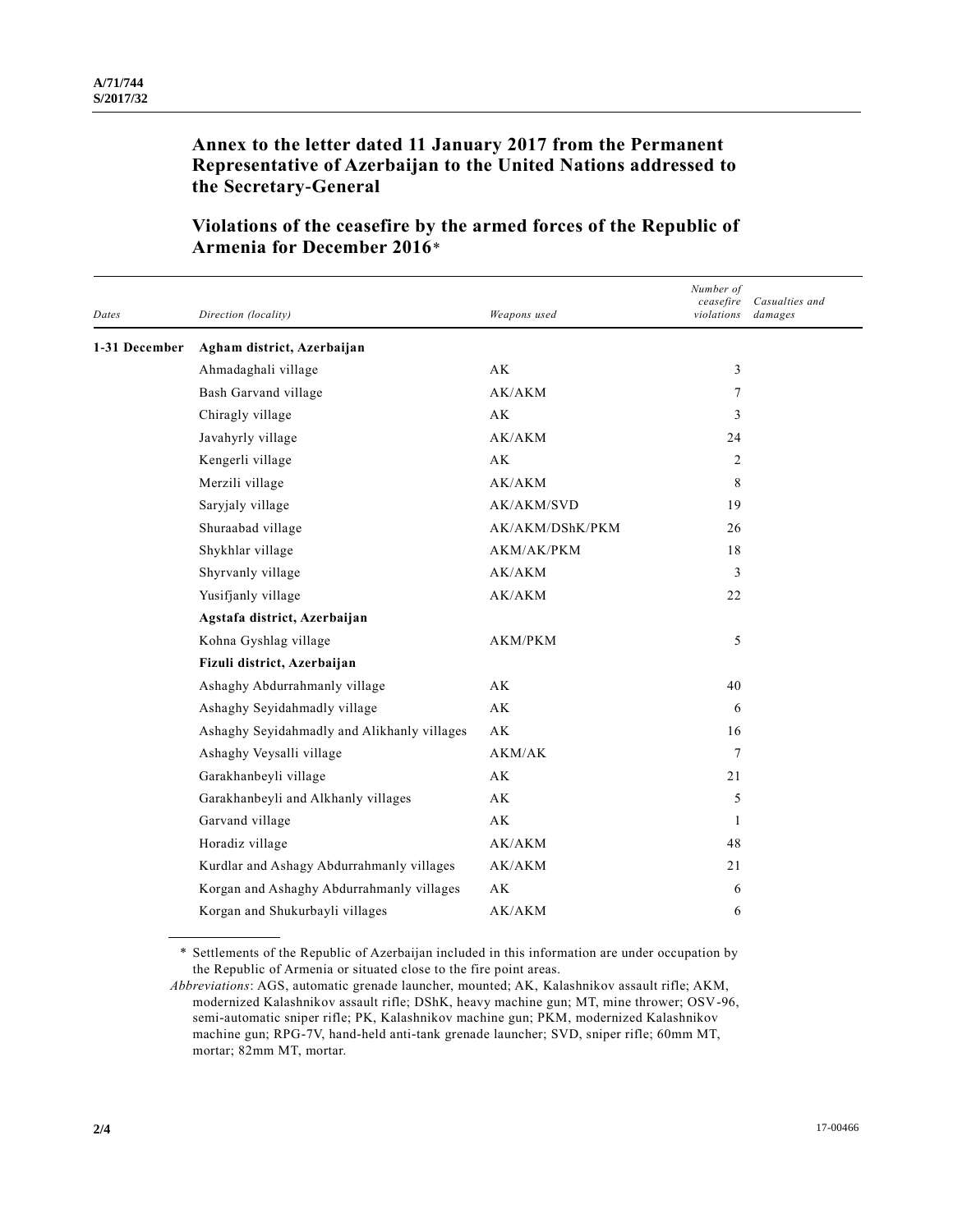| Dates | Direction (locality)                                        | Weapons used        | Number of<br>ceasefire<br>violations | Casualties and<br>damages                                                 |
|-------|-------------------------------------------------------------|---------------------|--------------------------------------|---------------------------------------------------------------------------|
|       | Unnamed heights                                             | AK/DShK/AGS         | 161                                  |                                                                           |
|       | Yukhary Abdurrahmanly and Ashaghy<br>Abdurrahmanly villages | AK                  | 4                                    |                                                                           |
|       | Yukhary Seyidahmadly village                                | АK                  | 1                                    |                                                                           |
|       | Gazakh district, Azerbaijan                                 |                     |                                      |                                                                           |
|       | Ashagy Askipara village                                     | AKM                 | 1                                    |                                                                           |
|       | Jafarli village                                             | PK/AK/PKM           | 5                                    |                                                                           |
|       | Farahli village                                             | AKM/AK              | 5                                    |                                                                           |
|       | Gaymagly village                                            | AKM/AK              | 5                                    |                                                                           |
|       | Gushchu Ayrum village                                       | AK                  | 4                                    |                                                                           |
|       | Gyzylhajili village                                         | PKM/DShK/AKM        | 6                                    |                                                                           |
|       | Kemerly village                                             | АK                  | 4                                    |                                                                           |
|       | Unnamed heights                                             | AKM/AK/PKM          | 26                                   |                                                                           |
|       | Gedebey district, Azerbaijan                                |                     |                                      |                                                                           |
|       | Unnamed heights                                             | AK/DShK             | 7                                    |                                                                           |
|       | Goranboy district, Azerbaijan                               |                     |                                      |                                                                           |
|       | Gulustan village                                            | AKM/PKM/DShK        | 6                                    |                                                                           |
|       | Tapgaragoyunlu village                                      | AK/AKM/SVD          | 38                                   |                                                                           |
|       | Unnamed heights                                             | AK/AKM/DShK         | 44                                   |                                                                           |
|       | Goygol district, Azerbaijan                                 |                     |                                      |                                                                           |
|       | Unnamed heights                                             | <b>AKM</b>          | 1                                    |                                                                           |
|       | Jabrayil district, Azerbaijan                               |                     |                                      |                                                                           |
|       | Mehdili village                                             | AK                  | 6                                    |                                                                           |
|       | Mehdili and Jojug Marjanli villages                         | АK                  | 4                                    |                                                                           |
|       | Nuzgar village and Lala Ilahi heights                       | AK/DShK/PKM         | 39                                   |                                                                           |
|       | Nuzgar and Gazakhlar villages                               | AKM                 | 3                                    |                                                                           |
|       | Unnamed heights                                             | AK                  | 11                                   |                                                                           |
|       | Khojavand district, Azerbaijan                              |                     |                                      |                                                                           |
|       | Kuropatkino village                                         | AK/AKM/PKM/60mm MT  | 130                                  | Two servicemen<br>of the armed<br>forces of<br>Azerbaijan were<br>wounded |
|       | Unnamed heights                                             | AK/AKM/PKM/SVD      | 125                                  |                                                                           |
|       | Tartar district, Azerbaijan                                 |                     |                                      |                                                                           |
|       | Borsunlu village                                            | AK/AKM/60mm MT      | $\overline{c}$                       |                                                                           |
|       | Chayly village                                              | AK/AKM              | 31                                   |                                                                           |
|       | Jerabert village                                            | AK/AKM/PKM          | 30                                   |                                                                           |
|       | Karmiravan village                                          | AKM/82mm MT/AK/DShK | 56                                   |                                                                           |